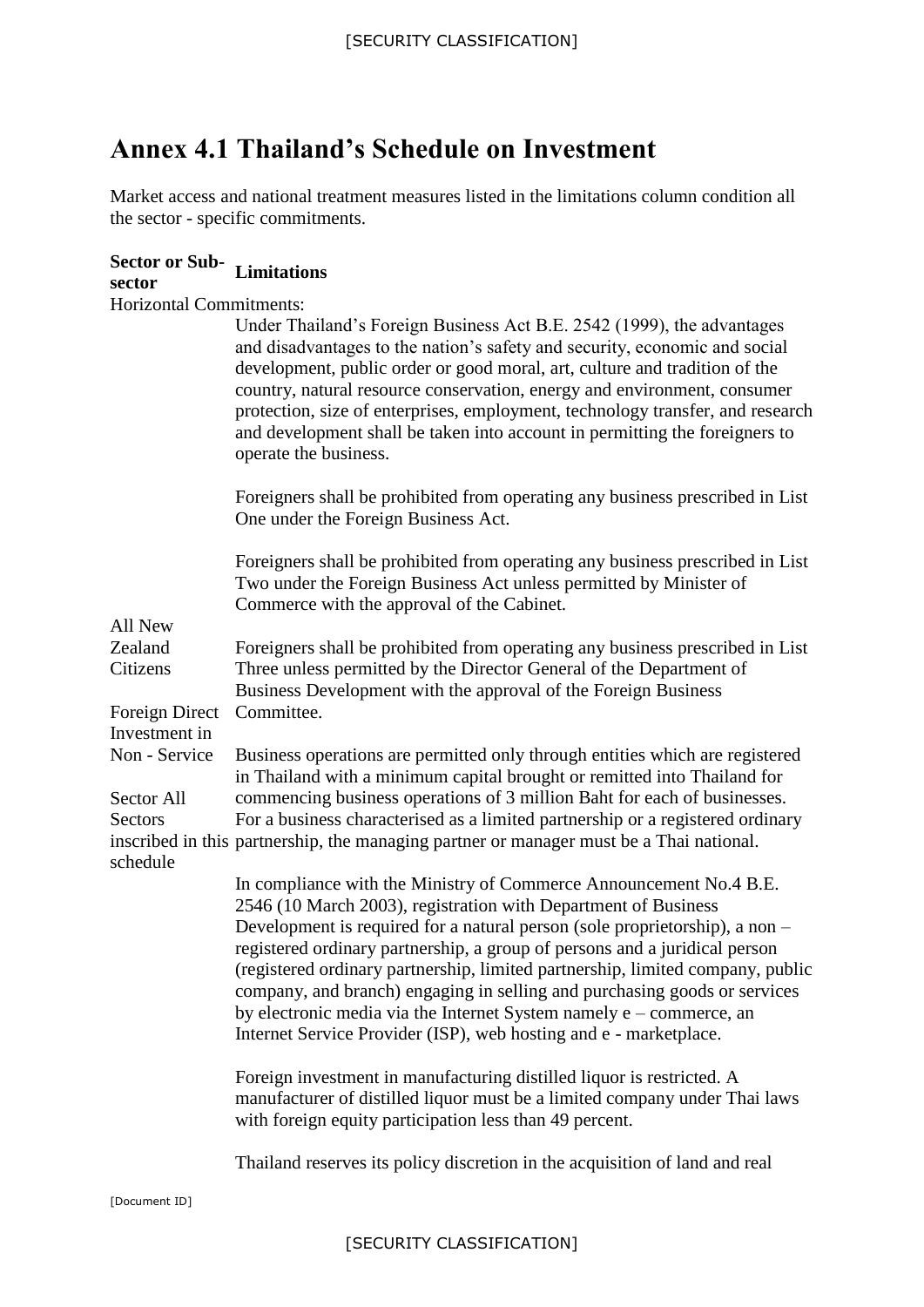# [SECURITY CLASSIFICATION]

#### Page 2 of 3

### estate.

Unless otherwise specified in this schedule, equity participation of less than 50 percent by New Zealand investors is allowed subject to criteria contained in the limitations column and non - discriminatory domestic regulation. Furthermore,

- 1. the investor which is a juridical person owned and controlled by a person of New Zealand must be registered as a registered ordinary partnership, limited partnership or limited company in Thailand; and
- 2. a debt to equity ratio of 3:1 or lower shall be maintained.

Thailand reserves the right to adopt or maintain any measure administered at the local government level unless that measure is applied on a discriminatory basis with the intention of nullifying or impairing the benefit accruing to New Zealand under the terms of the Agreement.

## **Sector or Sub-sector Limitations**

Non-Service Sectors

Manufacturing in the following

- activitieselectronic industry and electrical appliances
- $\bullet$  softwareindustr[y\\*](http://archive.mfat.govt.nz/Trade-and-Economic-Relations/2-Trade-Relationships-and-Agreements/Thailand/Closer-Economic-Partnership-Agreement-text/0-cep-annex4.1.php#refstar)
- machinery and mechanical appliances
- manufacturing of pulp, paper, paper containers and articles made from fibre, pulp, paper or paperboar[d\[1\]](http://archive.mfat.govt.nz/Trade-and-Economic-Relations/2-Trade-Relationships-and-Agreements/Thailand/Closer-Economic-Partnership-Agreement-text/0-cep-annex4.1.php#ref1)
- food processing using modern technology
- manufacturing of basic chemicals, given that the production must have chemical process
- manufacturing of furniture (except carved wood and wood fabrication from natural forest)
- manufacturing of natural rubber
- manufacturing of textile products (except products related to Thai silk)
- manufacturing of vehicle parts (except those related to natural safety and security)

Equity participation of up to 100 percent by New Zealand investor is allowed<sup>[2]</sup>.

Total number of New Zealand director up to 100% of total number of board of directs is allowed.

A foreign director applying for a business operation certificate or responsible for business operation must have the following qualification:

- 1. over 20 years old
- 2. being neither incompetent nor quasi incompetent
- 3. not being a bankrupt
- 4. never having been punished by a court judgment
- 5. never having been imprisoned
- 6. never having a license issued under Thailand's Foreign Business Act revoked during the five year period prior to the date of the license application